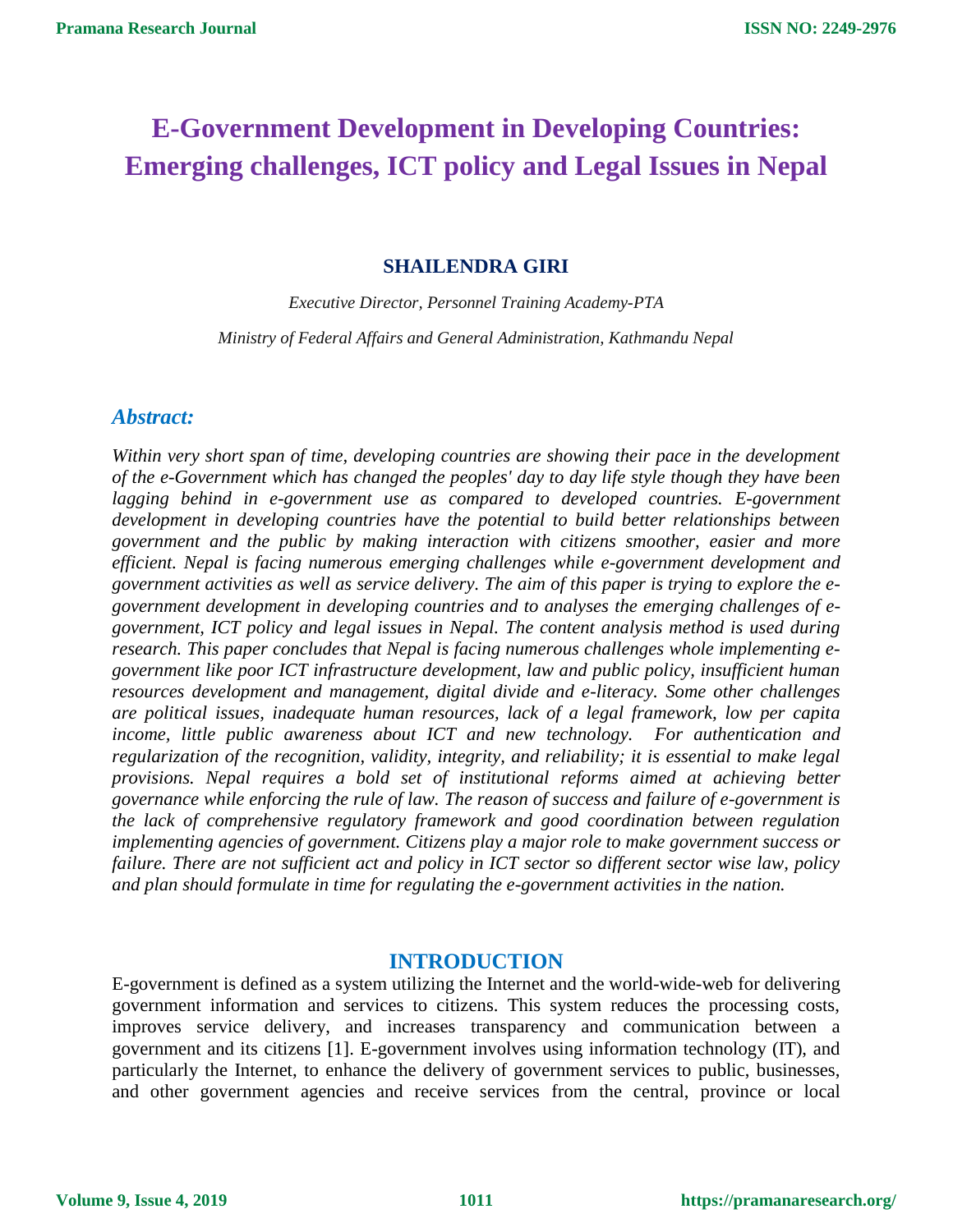governments [49],[50] The e-Government provides electronic services to all sectors of government agencies with the help of development of new technologies [47] and it is considered as an implication of ICT in order to improve public services and strengthen support to public policies. In general, developing countries have been lagging behind in e-government use as compared to developed countries even though they have been facing various challenges [59]. It can be adopted successfully if it is regulated by a legal framework and with ethical manner [21] and the implementation of e-government is increased in the number of nations but the rate of adoption varies from country to country.

Electronic government or e-government provides the convenience and availability of government services and information to the public and to build better relationships between government and the civic by making interaction with citizens smoother, easier and more efficient [50]. It simplifies the execution of information, communication, and government services; and processes between governmental institutions, business houses and private organizations as well [2]. It is considered the primary tool to facilitate the access of the citizens to various services [36]. The rapid advancement in new technologies like ICTs has undoubtedly influenced positive changes in carrying out administrative functions in government institutions [3]. In order to meet the global challenges in administrative management, the use of ICTs for service delivery cannot be abandoned [4]. Which is shifting human daily life style. The continuous change in technology and its impact on commerce and societies have shown the importance of information management system. Many institutions are considered as successful in daily administration and to simplify the service delivery which learned how to use the new technologies and their functions [34].

Due to globalization, economic liberalization, neo application of IT and the emerging aspiration of the service holder challenges are created in e-government implementation [43]. For effective implementation of e-government service in developing countries, it is necessary to consider the issue of humanizing and enhancing citizen trust in the e-Government system [37]. Restructuring of Nepal into a federal state has posed more challenges to the government for implementing policies, plan and to deliver efficient services to the general public using new technology. There is a need of huge leap-frog to make it ultramodern technology-based service provider as smart as of the developed countries, which is the major aspiration of the Nepalese people [17].

According to Giri and Shrestha [18] vision of 'digital Nepal' and 'paperless government' should be our roadmap for the improvement of the public sector and e-governance should be our national priority sectors. They further stated that the e-government master plan should be revised to make it more holistic and implemented honestly in time. For its full implementation not only government sector, but also the private sector and society as a whole should be prepared. In spite of some progress in infrastructural development in ICT, development of e-government in Nepal has been in an initial stage. Lack of optimal leadership flourished with an unstable government, motivation, and commitment of staff, technological and geographical digital divide, ICT infrastructure, and financial insufficiency are some of the issues under discussion that are hindering (fostering) e-governance implementation in Nepal [19].

E-government development in developing countries like Nepal is still facing difficulties and challenges during service delivery [11]. This paper is focuses on development of e-government in developing countries, e-government development in Nepal, emerging challenges of egovernment, success and failure stories of e-government system and IT Policy and Legal issues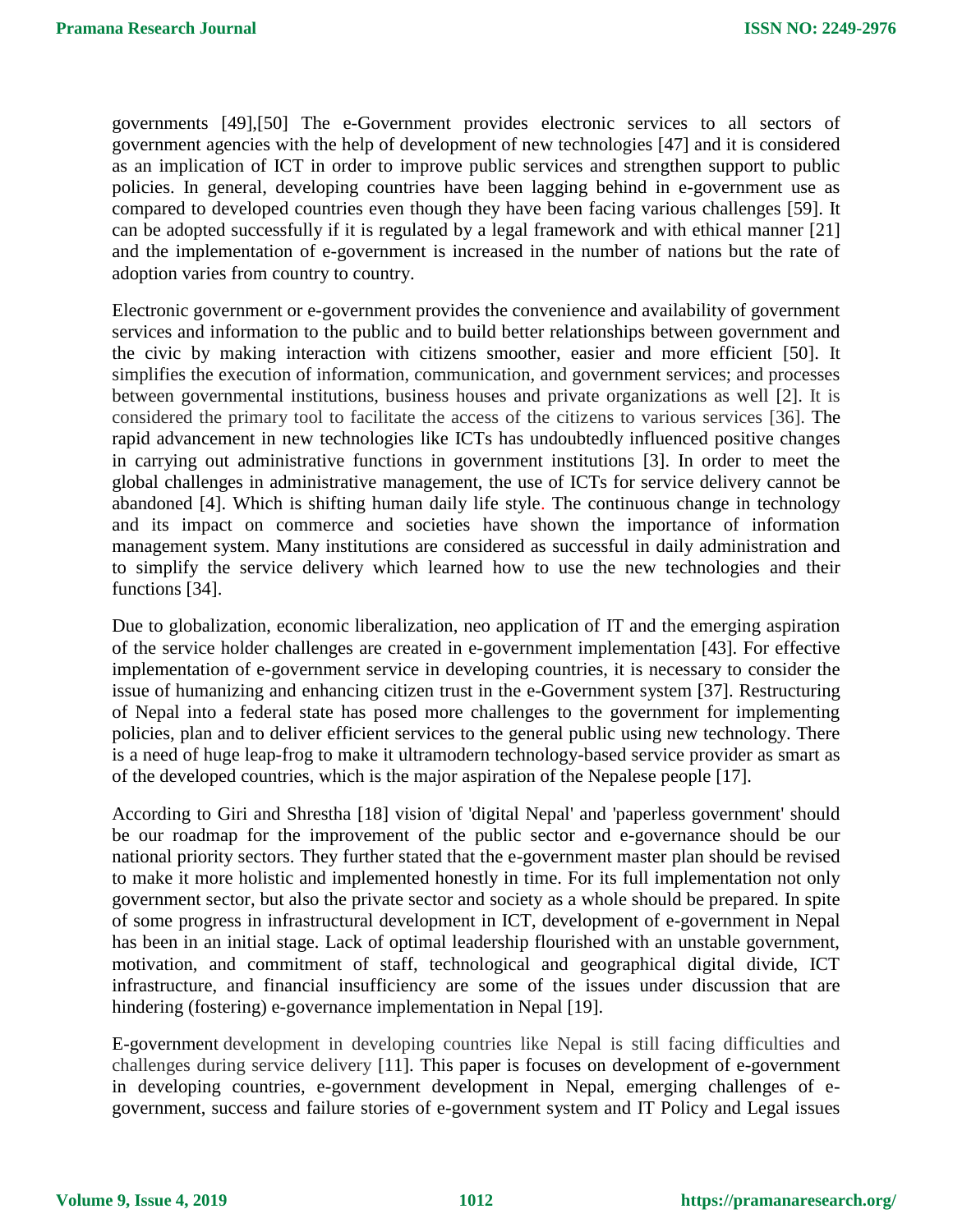in Nepal. The content analysis method is used for complete the study. Books, journals, Ph.D. thesis, government survey reports, news-letters are used as the reference materials.

# **II. LITERATURE REVIEW**

## **2. E-Government:**

The United States (US) was the first country in the globe which implemented the concept of egovernment by making the first tentative steps in the early 1990s to change the entire system of public administration throughout the use of new technologies. It's noted that US has taken first initiatives to develop the national strategy in applying information technologies in public administration and academia to start discussion in the early 1970s. In this context the concept to regulate the use of information technologies in various spheres of public administration was offered only twenty years later when in February 1993 in San Jose (California). The regards goes to President Bill Clinton and Vice President Albert Gore for encouraging the use of new information technologies at all levels of the federal government and national [30].

For the developing countries in Asia and the Pacific, e-governance is increasingly being emphasized as a way for governments to strengthen good governance. If implemented strategically e-governance can not only improve efficiency of government processes, but it can also be a tool to empower citizens by enabling them to participate in the decision making processes at policy level of government's bodies [5]. The government as a service provider and manager of e-Government system must be ensured trust so that service recipients will be motivated to use e-Government service confidently [15]. He again said that public trust is foundation of relationship between service provider and service recipients. So, public trust is one of the critical factors of successes through the system adoption. The need for building trust between the government and other stake-holders of e-government is considered a fundamental principle in designing and developing effective e-government system [37].

According to Kumar & Best [33], e-government may improve its services; the success and failure, therefore, depend on the size of the gap that exists between current realities and design of the e-government project [23],; and [15] it facilitates interconnection between the government and its agencies (G2G), government and citizen (G2C) and government and business (G2B). Egovernment is imperative to maintain a trustful relationship between the government and its constituencies [14]. The development of the internet and continuous improvement of the management information systems, has introduced a new perspective to the public relationship [41]. The e-Government concept is now commonly acknowledged for adoption of public service enhancement [55] and current banking sector and e-commerce areas are depending on the electronic environment for their operation of many years [7]; the internet usage has been increasing electronic environment hence, these factors caused the creation of electronic operations and services in the public institutions [12].

#### **2.1. Development of e-government in developing countries**

ICT has become part of day-to-day life in developed countries. It has the potential to become a backbone of development in countries like Nepal. ICT is one of the fundamental building blocks of modern societies and digital economies. While ICT might be luxury for a rich country, for a country like Nepal, ICT is a crucial weapon to fight against poverty and thus it ensures our survival. Instead of making only verbal commitments at workshops and seminars, politicians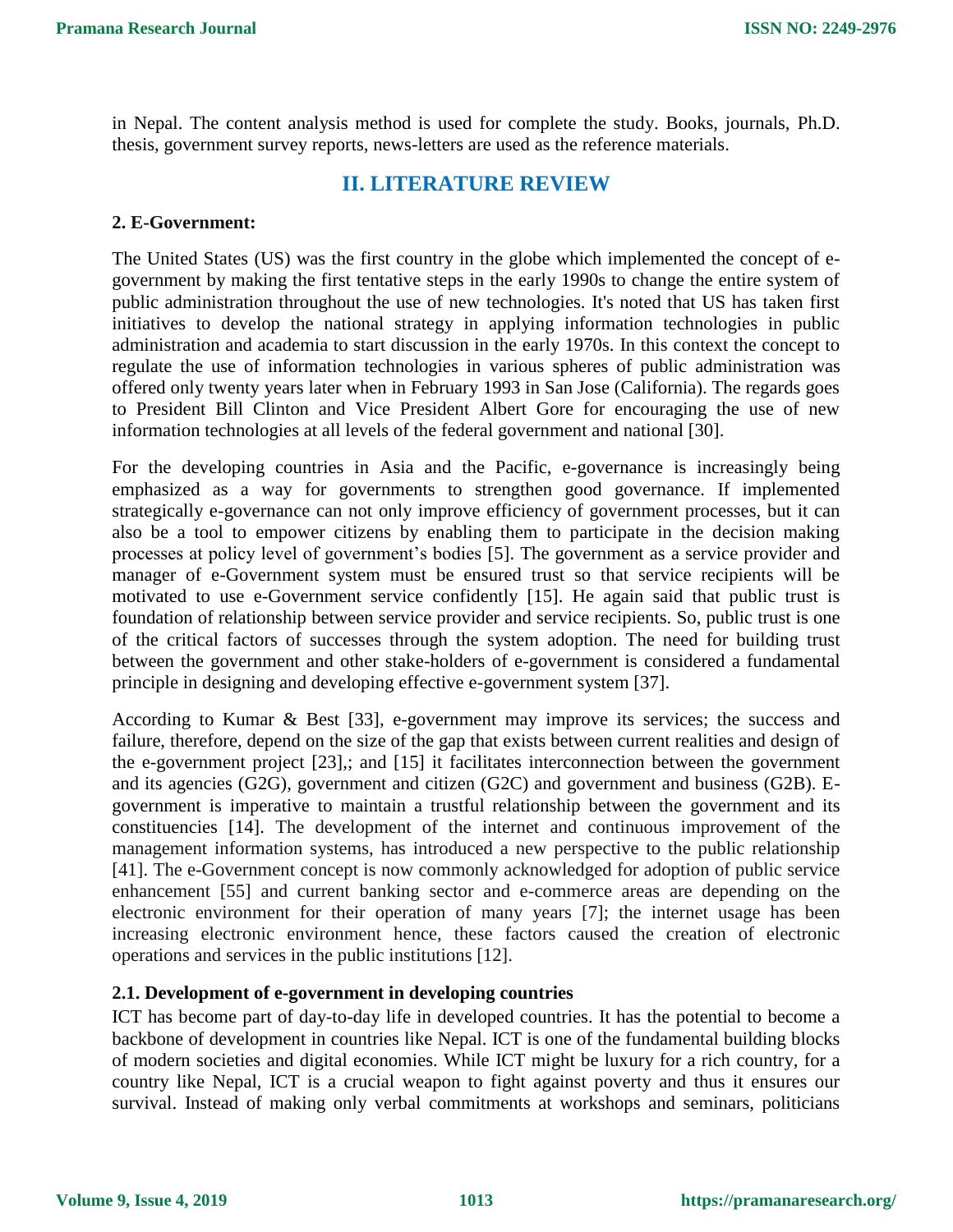should make commitments on ICT implementation truly in practice to enhance the socioeconomic condition of citizens across the nation [46]. In compared to developed countries, developing countries are lagging behind in e-government adoption and development [13]. IT offers the opportunity for the government to better deliver information and services and to interact with citizens, businesses, and other government stakeholders in an effective manner [19].

Developing countries are also showing their pace in the development of the ICT sector and are showing promising results in terms of overall development [26]. The overall development of any country is a result of ICT. It would remain far behind in any sort of development because now all form of development is related to ICT if a country fails to pace up its ICT development along with the world [44]. Most of the developing countries have lacking e-government capacity since they have differences with respect to geographical adversity, infrastructure availability throughout their territory, socio-economic standard and technology application managerial capacity [16]. The success and failure factors of the e-government project in developing countries are uniquely different from those in developed countries [53].

The Asia Foundation [56] states that, in Asia, there is growing recognition that e-governments have the ability to improve government transparency by increasing accountability and reducing opportunities for corruption. Major barriers can be met in the adoption and diffusion of egovernment services depending on the readiness of a country in terms of ICT infrastructure and deployment [24]. An implementing e-governance in Nepal is identifying how the program's objectives and challenges relate to the vision and a strategy developed by the government [51]. A common argument in most literature dealing with e-government in developing countries is the focus on transparency and fighting with corruption. If applied effectively in developing countries strategy can advance e-government productivity in the public sector. It's possible to implement egovernment only from the government side but needs public support and trust in government service delivery [17].

## **2.2. E-Government Development in Nepal**

E-governance, as an effective means of governance in Nepal, was already conceptualized with the implementation of the first IT Policy in the year 2000 [54]. In order to understand egovernance, there needs to understand it conceptually [48]. The use of ICT and its application by the government for the provision of information and public services to the people need to be the precise and globally accepted definition of e-government, which highlights both the means and objectives of the e-government concept [20]. The processing of the country's data started with the establishment of the National Computer Center (NCC) in1974. The involvement of the private sector in the area of software development started during the 1980's. The concept of outsourcing was already implemented during 1982's. In the early 90's, a large number of IT companies emerged in the capital city, Kathmandu. E-governance in terms of its capability for bringing about a major standard shift in the way public administration functions. A possible means of good governance observes by the Government of Nepal [51],[63].

E-service such as e-procurement, e-banking, e-commerce or an online trader exchange, are among the services included in G2G and G2B services. This permits transparency in bidding, banking, and purchase process and gives the prospect to other smaller businesses, this enables easy procurements and purchase of commodities online. Top priority sector of e-government implementation is mentioned as e-agriculture, e-education, e-health, e-tourism, e-roads, e-vital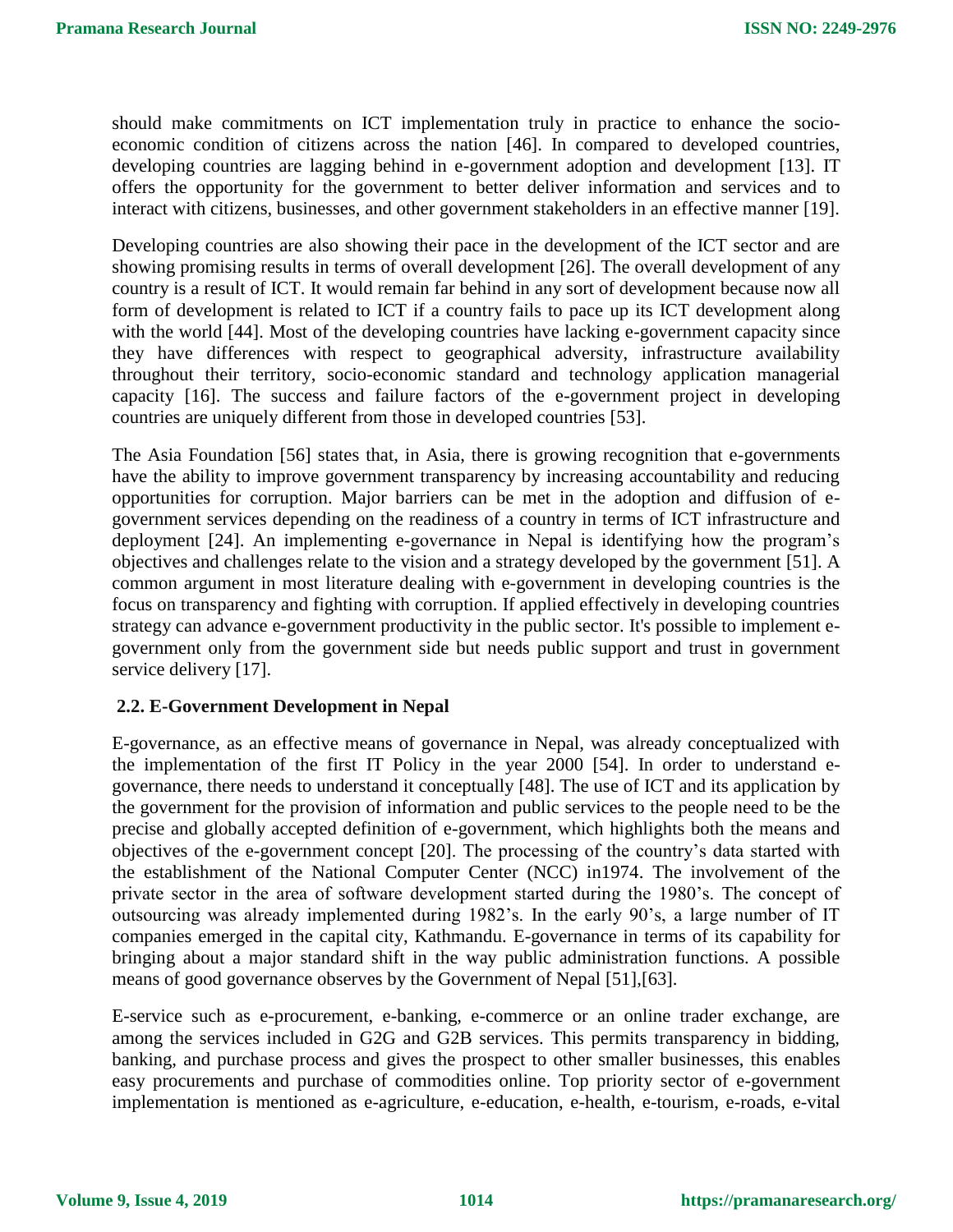registration, e-Sewa, e-administration, and others [57]. The government of Nepal proposed milestones for e-government as establishing an integrated data center, starting a Database ICT development project, making IT policy 2010, establishing an ICT center in Institute of Engineering, Pulchowk Campus, Tribhuvan University by signing a MoU between Ministry of Finance, Nepal and Republic of Korea [61]. Tele-center and others private ICT centers are the very necessary medium of e-government system to provide services and information exchange from top to down. ICT center's network around the country, carries out ICT education, awareness, and health programs in rural areas for the development [6].

ICT plays a vital role in daily life of individuals, institutes, offices, and government so as to achieve their goal with minimal inputs like money, human resources, etc. [40]. This statement intends to clarify ICT which is the unavoidable tool of e-government. One of the greatest impacts on e-governments' development is trends and challenges [38].

With the help of telecommunication and internet, the Government of Nepal is outspreading its services to communicate with poor people, rural and mountain regions [17]. Transformation within the three major authorities of government may be expected, namely: political, economic, and administrative [57]. Nepal is in the internalizing process of e-government concept with its second version of E-government Master Plan [10], with the vision of using ICT for good governance. The general goals for e-GMPII to transform street-level bureaucracy to screen level bureaucracy are to:

- 1. Increase the efficiency of government bodies through the use of ICT.
- 2. Provide an easy and appropriate mechanism of sharing information between government bodies and reduce duplication of information.
- 3. Promote local ICT industries.

## **2.3. Emerging challenges of e-government in Nepal**

E-government challenges include infrastructure development, law and public policy, digital divide and e-literacy [25]. Nepal's government is facing numerous challenges in introducing and implementing e-governance. These include political issues, inadequate human resources, lack of a legal framework, little public awareness about ICT and poor ICT infrastructure across the nation, low literacy, low per capita income, lack of leadership and leadership's commitment and insufficient financial resources are the major constraints and the challenges of e-government implementation in Nepal [51],[31]. There remains a challenge [35] to achieve both qualitative and quantitative growth in motion picture and telecommunication sectors. Similarly, the task of developing infrastructure to expand optical fiber network to all local levels and extend the use of IT to schools, health sector and government offices for national development is another challenge.

Tasks of extending national transmission of Nepal Television and satellite transmission of NTV Plus amid country's diverse geographical structure and also transmit nationally while competing with the private sector operated television channels have added to the challenges. The task of digital switches over from analog system of production, editing, and transmission of television programs by 2017 through its own internal resources is a daunting challenge. Gorakhapatra, Nepal Television and Radio Nepal that stand as national communication media need to compete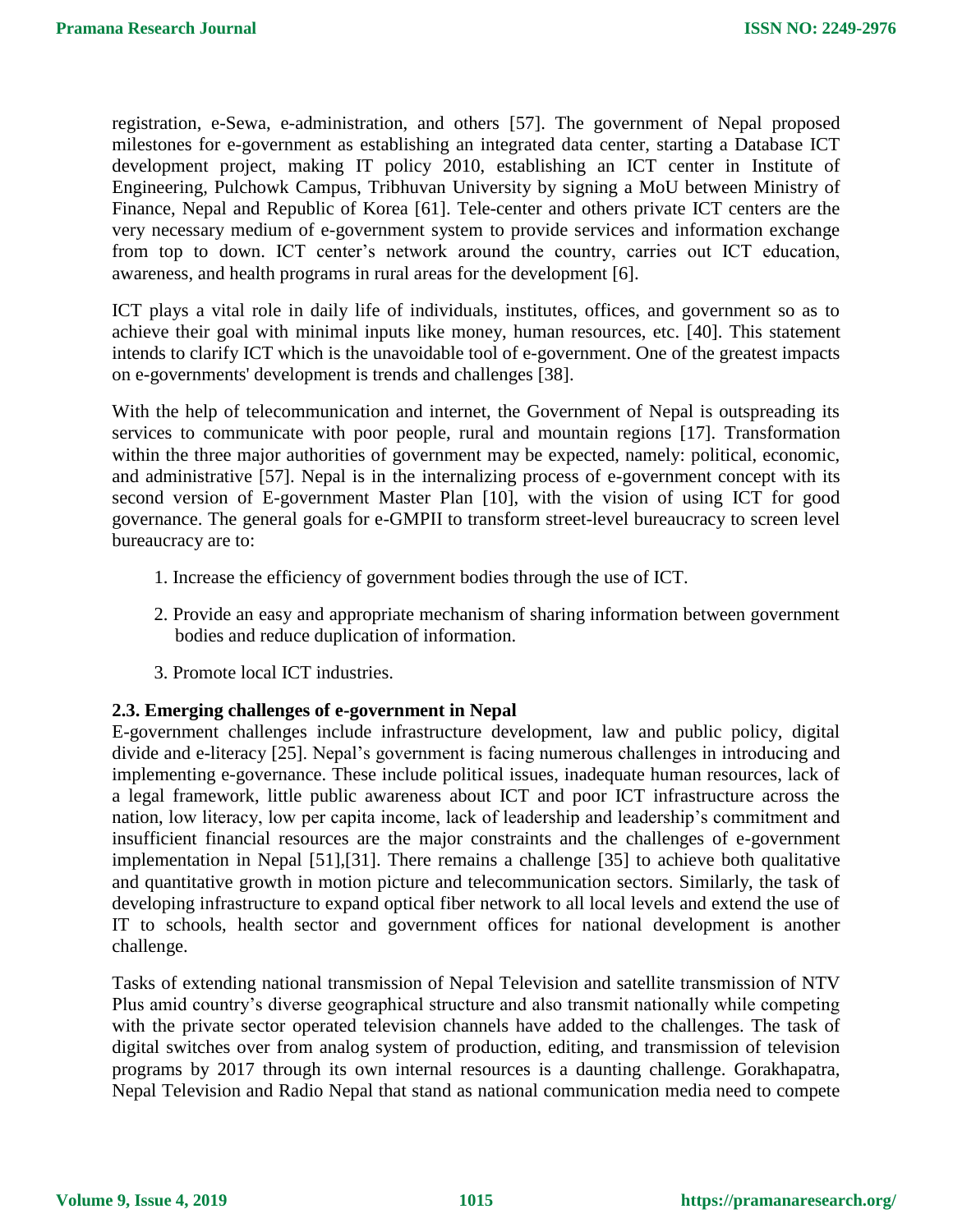with the private sector run communications media while broadcasting and publishing news and other programs in various languages with a sense of national responsibility is a daunting task [35]. Developing countries generally lag behind in a modern education system that can build robust human capital. Insufficient knowledge can lead to misuse of the electronic processes hindering the political benefits of ICT use [15].

## **2.4. Legal Issues**

#### **2.4.1 Review of existing policies**

Policies are used to set a standard for performance. Through policy, an organization can develop clear expectations for employees and administrators. It provides a framework for consistent actions. First and foremost, proper policies protect the institution from non-compliance with the law. Clear organizational guidelines allow organizational leaders to avoid overlooking any legal imperatives which might otherwise go unnoticed. The IT policy shall be formulated to make IT accessible to the general public and increase employment through this means, build a knowledge-based society and establish knowledge-based industries [42].

#### **2.4.2. Development of IT policy and creation of legal instruments**

For authentication and regularization of the recognition, validity, integrity, and reliability; it is essential to make legal provisions [42]. Nepal requires a bold set of institutional reforms aimed at achieving better governance while enforcing the rule of law [39]. There are several legal instruments created to develop IT sector for augmenting e-governance as IT Policy 2000, IT Policy 2004, Electronic Transaction Act 2004, Telecommunication Policy 2004, E-governance Master Plan, IT commitments in different plan periods, Electoral Transaction and Digital Signature Act 2000, Copyright Act 2000, Telecommunication Act and Regulation 1997, National Communication Policy 1992 and National Strategy Paper on ICT [32]. Policies on information and communication in Nepal date to the Radio Act of 2014 (1957), which established the need for radio transmitter licenses and designated the central government as the issuing authority. The IT policy was revised in 2010. After a demand for the revised policy featuring the ICT as a whole, the Government of Nepal devised the IT Policy 2015 again [58]. The need for a welldefined and consistent policy and regulatory framework for addressing converged regime of telecommunications, broadcasting, and ICT. These policies as a whole regulate all the activities regarding the ICT in Nepal [19]

IT policy is a significant and important step in the right direction towards the developing the ICT sector and represent the society as knowledge-based. But, however, several challenges have beset Nepal's efforts aimed at building upon the initial momentum that it gained in the ICT domain [42]. IT Policy was first promulgated in 2000 with the vision to place Nepal on the global map of ICT within the next five years period. The policy had the following objectives:

- a. To make IT accessible to the general public and increase employment through this means
- b. To build a knowledge-based society.
- c. To establish knowledge-based industries.

In 2004, new IT policy was announced with the vision to transform Nepal into a knowledgebased society by 2015 to become fully capable of harnessing ICTs gives new envisage for the application of ICT to achieve the goals for good governance, poverty reduction, and social as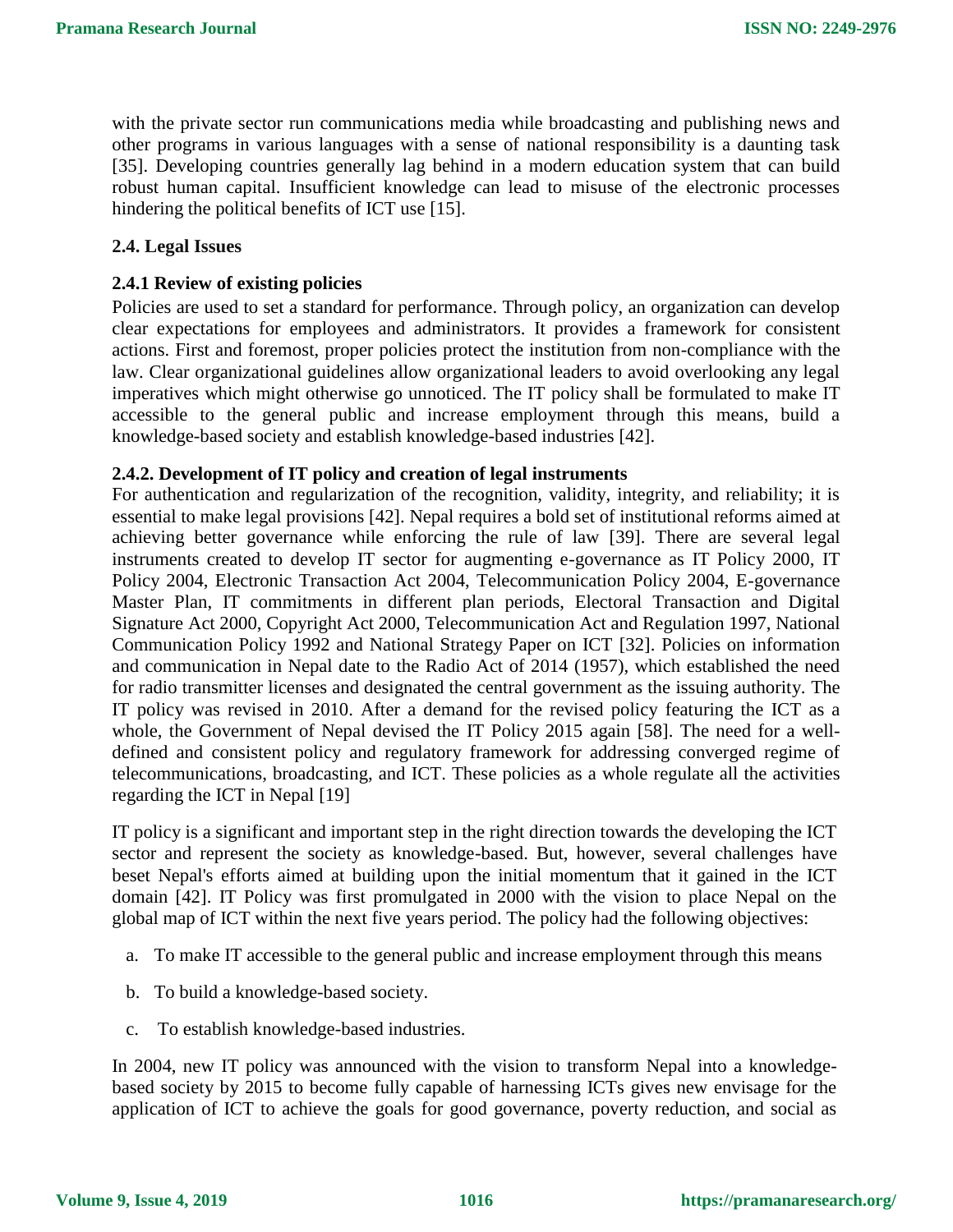well as economic development [27]. This document is a legal basis to promote good governance and sustainable development through the application of ICT. The latest IT Policy of 2010 has special provisions for outsourcing and expanding the use of IT [64]. The policy has put emphasis on information security and data protection and privacy in IT. The new policy has identified the IT sector as a knowledge-based industry and it includes the involvement of youth in employment generation as one of the major objectives. The policy suggests adopting a single window policy to attract domestic and foreign direct investment in the IT sector. The other provisions included in the policy are intellectual property rights and e- certification [28].

## **2.5. Success and failure stories of e-government system**

The implementation of e-governance has not been largely successful in the country like Nepal. The causes of failing to effective implementation of e-governance are digital divide, rude administration process and other hurdles [54]. It is obligatory to make public service delivery more effective, competitive and qualitative and service holder friendly to make government is image clean and impartial. With it, the performance of the government would be fair and result oriented [52]. He further said that success and failure of e-government depend not only on bureaucrats of the country but also depends on technocrats. If the government succeeds to take advantage of the knowledge and skill of the retired civil servants, it will be a great achievement for the country [29]. Standardization is another key point for the execution and services of e-Government [9]. Different sources indicate that strong political leadership is one of the important factors for e-government success [56]. Using only one system for institutions will reduce the costs and also enable the standardization process. The most important criteria to success in electronic state system are to enable participation of all stakeholders by a citizen focused approach. While some developing countries have taken initiation to transform the government into the digital form they often fail to meet their expectations in improving their governance system achieving expected outcomes [22]. The reason of success and failure of e-government is the lack of comprehensive regulatory framework and good coordination between regulation implementing agencies of government [19].

According to Heeks [22], e-government in the developing countries fails with 35% being classified as total failures with 50% partial failures. Different economic, social and political circumstance may have a determining effect on the realization of e-government objectives [45]. Apart from failure cases, there are several reasons for the slower adoption of ICT by public sector institution in developing countries. The government has a responsibility to provide leadership in developing a culture of privacy protection and security [15]. The indicators of the result-oriented performance evaluation system should be applied at all ministries to make civil service more result oriented, effective and responsible, through the performance contract system [8]. He further said that e-government implementation is not a joke and without making citizens satisfied through government activities and efficient and effective service delivery. It is clear that the citizens play a major role to make government success or failure. It is necessary for trust on the e-government and technology but data security is major concern in present day [62].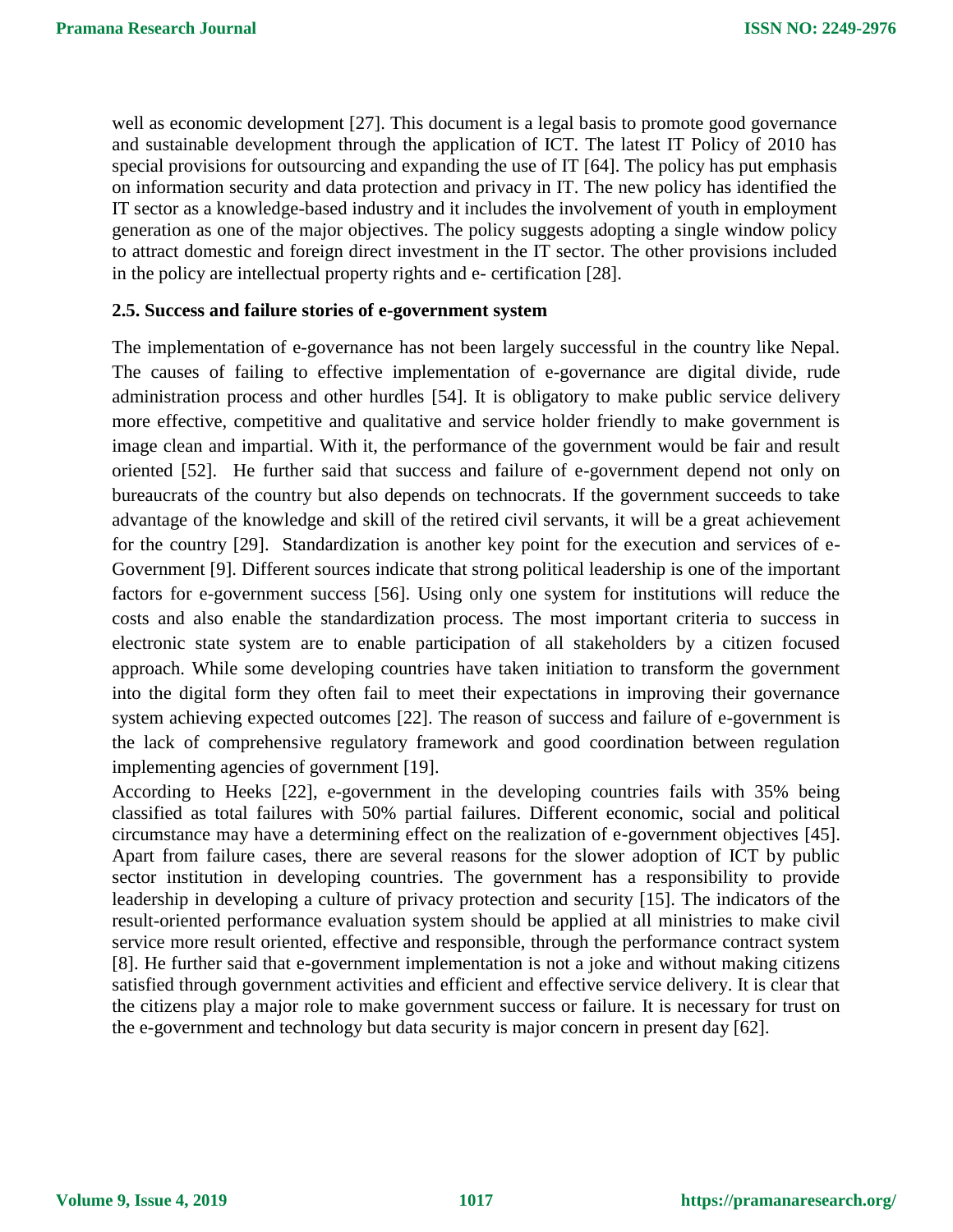# **CONCLUSION:**

Nepal is facing numerous challenges whole implementing e-government like poor ICT infrastructure development, law and public policy, insufficient human resources development and management, digital divide and e-literacy. Some other challenges are political issues, inadequate human resources, lack of a legal framework, low per capita income, little public awareness about ICT and the nation. Nepal has still many problems in case of using ICT in government and other sectors. For authentication and regularization of the recognition, validity, integrity, and reliability; it is essential to make legal provisions. Nepal requires a bold set of institutional reforms aimed at achieving better governance while enforcing the rule of law. There are several legal instruments created to develop IT sector for augmenting e-governance as IT Policy 2000, IT Policy 2004, Electronic Transaction Act 2004, Telecommunication Policy 2004, E-governance Master Plan, IT commitments in different plan periods, Electoral Transaction and Digital Signature Act 2000, Copyright Act 2000, Telecommunication Act and Regulation 1997 and National Communication Policy 1992. The reason of success and failure of e-government is the lack of comprehensive regulatory framework and good coordination between regulation implementing agencies of government. Citizens play a major role to make government success or failure. There are not sufficient act and policy in ICT sector so different sector wise law, policy and plan should formulate in time for regulating the e-government activities in the nation.

# *References:*

- *[1] Alia, S., Omar, S. and Bassam, A.S., (2012). A cultural e-government readiness model. Intelligent Information Management, 4, 212-216.*
- *[2] Andreas Meier (2012 ). eDemocracy & eGovernment, Stages of a Democratic Knowledge Society. Springer Science+Business Media. Springer Heidelberg Dordrecht London New York (Available at online: www.springer.com)*
- *[3] Azeez, N.A.; Abidoye, A.P.; Adesina1, A.O.; Agbele, K.K.; Venter, I.M.; &. Oyewole, A.S. (2012). Threats to E-Government Implementation in the Civil Service: Nigeria as a Case Study. The Pacific Journal of Science and Technology. 13(1), 349-402.*
- *[4] Banks, D., Oxman, J., Rodgers, S. and Irish, P. (2002). Mission in Action: An Operational Definition of E-Governmen. National Defense University: Washington DC,*
- *[5] Bestle, L.H. (2005). "Pro-poor eGovernance in Asia and the Pacific: Making Public Service Delivery Work Better for the Poor", Concept Note, UNDPAPDIP Bangkok Regional Centre.*
- *[6] Bhattrai, M., K.(2013). Nepali: ICT and e-government scenario. High level Commission for IT. Nepal: Kathmandu.*
- *[7] Claessens, J., Dem, V., De Cock, D., Preneel, B., & Vandewalle, J. (2002). "On The Security Of Today's Online Electronic Banking Systems", Computers & Security,21(3), 253-265.*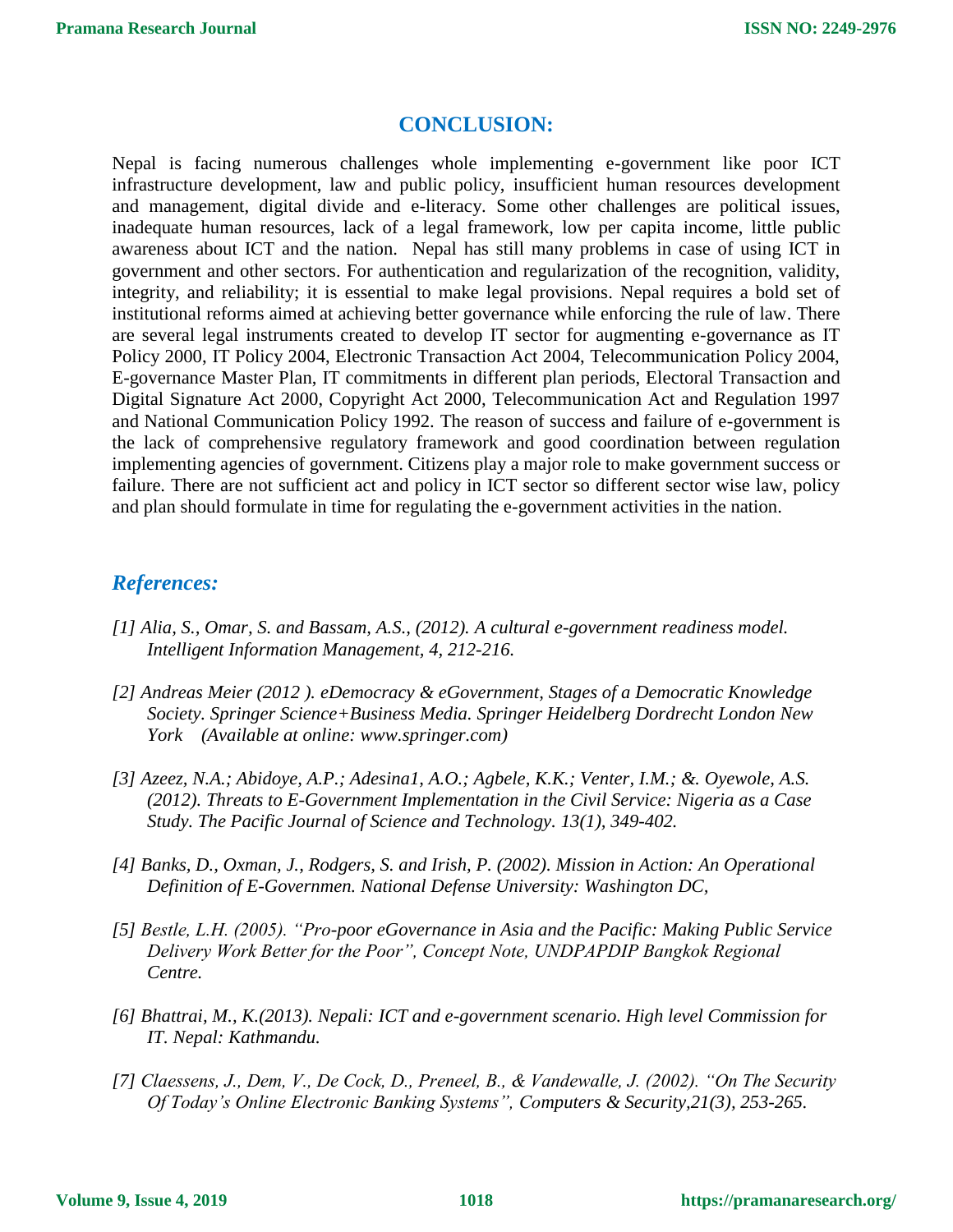- *[8] Dahal, K. R. (2017). Utilization of experience civil servants. Public Service Journal, Kathmandu:Public Service Commission, Nepal. 1(1). Pp. 38-47.*
- *[9] Dawes, S. S. (2008). "The Evolution and Continuing Challenges of E‐governance", Public Administration Review, 68(1), 86-102.*
- *[10] eGMP (2015). E-Government Master Plan, 2015-2019. Kathmandu: Government of Nepal.*
- *[11] Elkadi [Hatem \(](https://www.sciencedirect.com/science/article/pii/S1110866513000236#!)2013) Success and failure factors for e-government projects: A case from Egypt. [Egyptian Informatics Journal.](https://www.sciencedirect.com/science/journal/11108665) [Vol 14, Issue 2,](https://www.sciencedirect.com/science/journal/11108665/14/2) pp 165-173.*
- *[12] Eryılmaz, B. (2008). Kamu Yönetimi Düşünceler Yapılar Fonksiyonlar, Okutman Yayıncılık, Ankara.*
- *[13] Furuholt, B., & Wahid, F. (2008). E-government challenges and the role of political leadership in Indonesia: the case of Sragen. Proceeding of the 41st Hawaii International Conference on System Science. IEEE, Waikoloa, HI, USA*
- *[14] Ghimire, N. (2017). Use of ICT in scholarship management in civil service: Present status and the way forward. Journal of Personnel Training Academy. Lalitpur: PTA, Nepal. 5(1),1, pp. 60-63*
- *[15] Ghimire, T. B. (2014). Data protection law and policy factor impact on public trust in egovernment system in Nepal. Journal of Personnel Training Academy. Lalitpur: PTA, Nepal. 2(1), 2. pp 26-36.*
- *[16] Ghimire, T.B. (2011). A Ph.D. dissertation on regulatory policy factor impact on cultivation of public trust in e-government system in Nepal, submitted to Seoul National University. Information Technology Policy Program. (Available at Library.snsu.ac.kr)*
- *[17] Giri, S. & Shakya, S.(2018). ICT tools and service delivery: A case of Nepalese civil service. Proceedings of Science Globe International Conference, 10th June, Bengaluru, India.*
- *[18] Giri, S. & Shrestha, R. L. (2018). Reform of civil service of Nepal with e-government practice. Journal of Personnel Training Academy. 6(1)6. Pp. 22-36*
- *[19] Giri, S. and Shakya, S.(2018). ICT and service delivery mechanisms in civil service of Nepal. International Journal of Computer Science and Mobile Computing, 7, 4, April- 2018, pp. 47-52 (Available Online at [www.ijcsmc.com](http://www.ijcsmc.com/) )*
- *[20] Global-E government readiness report (2004). Towards access for opportunity. New York: Department of Economic and Social affairs.*
- *[21] Hai, S.B. (2005). Making e-governance happen–a practitioner's perspective. In: Yong, James, S. L. (Ed.) E-government in Asia: Enabling Public Service Innovation in the 21st Century. Singapore: Times Editions-Marshall Cavendish. Pp. 446-470.*
- *[22] Heeks, R. & S. Bailur, (2007). Analysing e-government research: perspectives, philosophies, methods and practices", Government Information Quarterly. 24 , 2, 243-265*
- *[23] Heeks, R. (2003). Most e-government for-Development Projects Fail: How Can Risks be reduced? Institute for Development Policy and Management. University of Manchester, Harold Hankins Building, Precinct Centre, Manchester, M13 9GH, UK. (Aavailable at: http://idpm.man.ac.uk/publications/wp/igov/index.shtml)*
- *[24] Ibrahim, A., Alghamdi, R.G. & Giselle, R. (2011). E-Government readiness assessment for government organizations in developing countries. Computer and Information Science, 4, 3- 17.*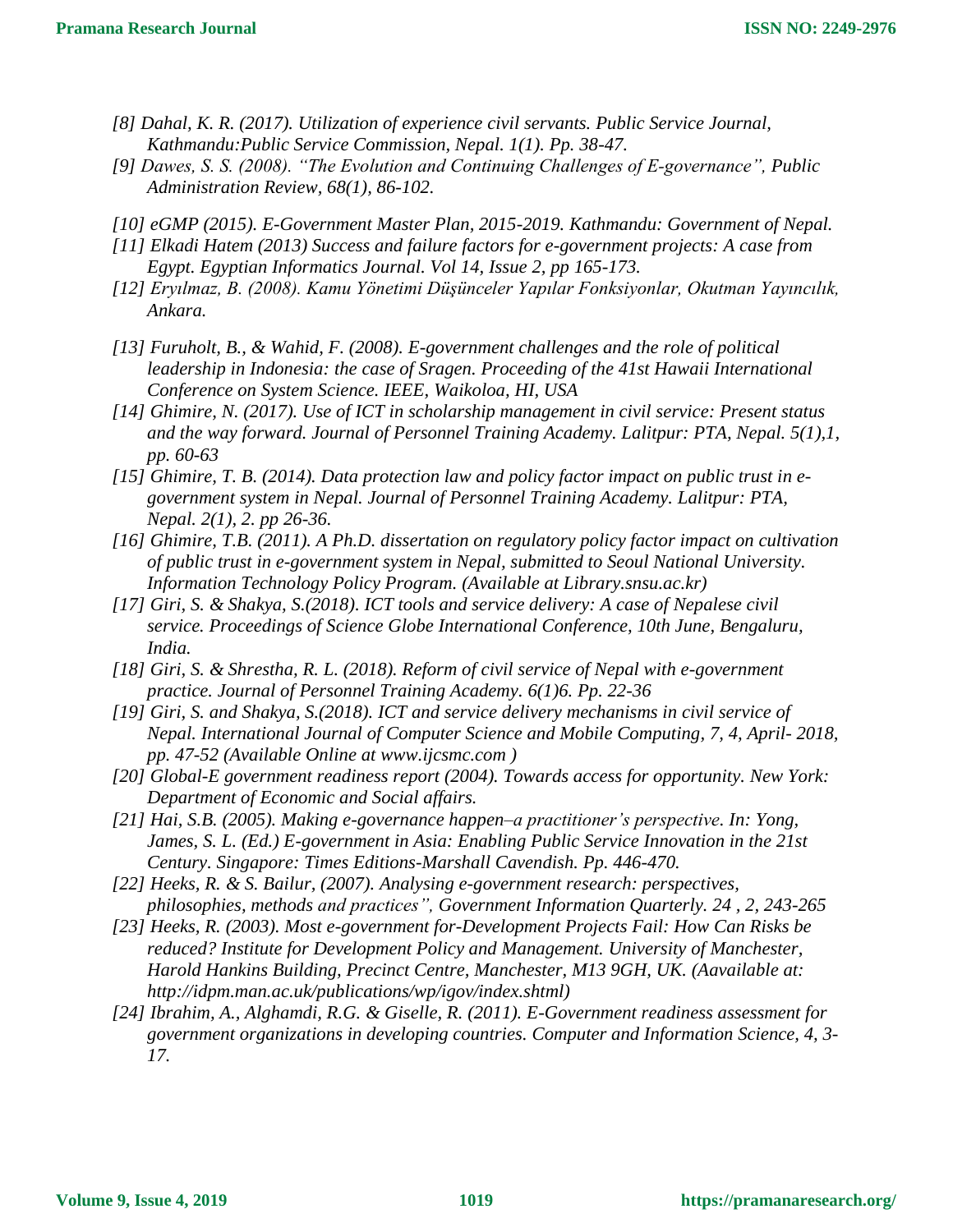- *[25] Information for Development Program (infoDev),( 2002). The e-government handbook for developing countries. International Journal of Computer Science and Mobile Computing, 4, 11, Pp. 48-56 (Retrieved from http://www.infodev.org. )*
- *[26] International Telecommunication Union (2015). ICT facts and figures 2015. Retrieved from https://www.itu.int/en/ITU-D/Statistics/Documents/facts/ ICTFactsFigures2015.pdf*
- *[27] IT policy (2004). Kathmandu: Government of Nepal, Nepal. (Available at: www.nitc.gov.np)*
- *[28] IT policy (2010). Kathmandu: Government of Nepal, Nepal (Available at: www.nitc.gov.np)*
- *[29] Jha, S. K. (2017) Experience of servce. Public Service Journal. Kathmandu: Public Servie Commission, Nepal. 1(1), pp. 56-57.*
- *[30] Kassen, M. (2015). E-Government in the United States: The Federal Model of Implementation. In: Understanding Systems of e-Government (pp.27-43). Rowman & Littlefield: New York, NY*
- *[31] Kharel, P. (2012). Strategic Framework for the Implementation of e-Government: Nepal Case. Ph.D. thesis. Dhulikhel: Kathmandu University, Nepal.*
- *[32] Kim, Y.S. (2007). E-Governance Implementation Strategy in Least Developed Countries: A Nepalese Case. Available at: http://delivery.acm.org (accessed 20 January 2016)*
- *[33] Kumar, R. & Best, M. L. (2006). Impact and Sustainability of e-government services in developing countries: Lessons learned from Tamil Nadu, India. Information Society. 22, I-12. (Available at: http://citeseerx.ist.psu.edu/ viewdoc/download? doi=10.1.1.162.1637&rep=rep1&type=pdf)*
- *[34] Laudon, K. C., & Laudon, J. P. (2012). Management information systems: Managing the digital firm (12th ed.). Prentice Hall. (Available at: http://dinus.ac.id /repository/docs/ajar/MIS\_KC\_Laudon.pdf)*
- *[35] MoF (2017). Economic Survey,Government of Nepal. Singhadurbar: Ministry of Finance. Kathmandu, Nepal.*
- *[36] [Mohammad, A. S., B. Sriram](https://www.sciencedirect.com/science/article/pii/S131915781500021X#!) (2015) . Major challenges in developing a successful egovernment: A review on the Sultanate of Oman. Journal of King Saud University-Computer and Information Science. Vol 27, Issue 2, pp 230-235*
- *[37] Mousavi, S.A., Pimenidis, E., & Jahankhani, H. (2008). Cultivating trust – an electronicgovernment development model of addressing the need of developing countries. International Journal of Electronic Security and Digital Forensics, 1(3), pp.233-248*
- *[38] Nathaly, S., Fabio, M.(2012). Analysis of Electronic Government Switzerland. Department of Informatics. Fribourg: University of Friebourg.*
- *[39] NPC (2017). 14th plan document. Kathmandu: National planning commission, Nepal.*
- *[40] Ochieng, D. M., & Gichoya, D. M. (2013). Demystifying ICT-enabled services in local authorities in Kenya: What is the foundation for online transaction service system? Communications in Information Science and Management Engineering, 3(12), pp. 586-594*
- *[41] Palvia, S. C. J., & Sharma, S. S. (2007). "E-government and e-governance: definitions/domain framework and status around the world", In International Conference on E-governance (pp. 1-12).*
- *[42] Pande, R.N. (2017). E-governance and cyber security in Nepal. Journal of Personnel Training Academy. Lalitpur: PTA, Nepal. 5(1)5. Pp. 30-38.*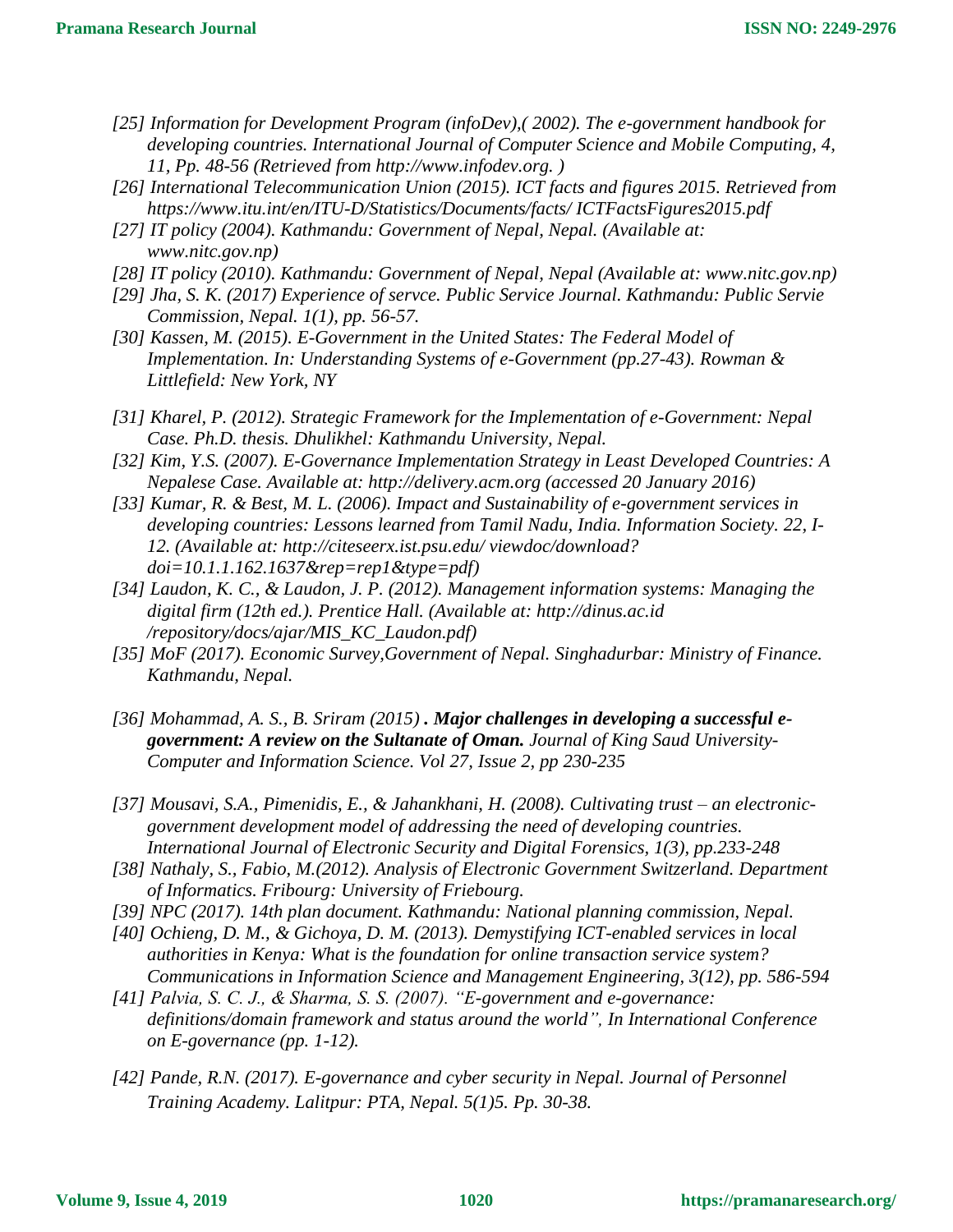- *[43] Pandey, G.K. (2016). Geographical information system in development and planning Nepal. Swashasan the journal or Self-Governance and Rural Development, 42, pp 18-26*
- *[44] Park, S., Choi, D., & Hong, P. (2015). Club convergence and factors of digital divide across countries. Technological Forecasting And Social Change, 96, 92-100. (Available at: http://dx.doi.org/10.1016/j.techfore.2015.02.011).*
- *[45] Pina, V. Torres, L. & Acerate, B. (2007). Are ICTs promoting government accountability? A comparative analysis of e-governance development in 19 OCED Countries. Critical Perspectives on Accounting, 18, 5, pp 583-602*
- *[46] Regmi, M.(2017). Strategies for e-government in Nepal's civil service. Journal of Personnel Training Academy. Lalitpur: PTA, Nepal. 5(1),5, 86-101.*
- *[47] Riad, A.M., Hazem, M., El-Bakry & Gamal, H.E. (2010). A novel DSS framework for egovernment. International Journal of Computer Science, 7, 33-37.*
- *[48] Rossel, P. and Finger, M. (2007). Conceptuling e-governance. ICEGOV Conference proceeding, Macau, 10-12.*
- *[49] Salhofer, P. & Ferbas, D. (2007). A pragmatic approach to the introduction of egovernment. Proceeding the 8th annual international conference on Digital government research: Bridging disciplines & domains. Philadelphia, Pennsylvania, USA — May 20 – 23,183-189*
- *[50] Sharma, G., Bao, X. & Qian, W. (2012). Public attitude, service delivery and bureaucratic reform in e-government: A conceptual framework. Information Technology Journal, 11: 1544-1552*
- *[51] Sharma, K. (2014). Relevancy of the reform of public service commission on the context of the restructuring of the state. Nijamati Sewa Darpan. Kathmandu: Public service commission, Nepal.*
- *[52] Sharma, R.(2015). Government of Nepal. Quarterly Bulletin. Kathmandu: Ministry of General Administration, Nepal.*
- *[53] Shin, S. Song, H. & Kang, M. (2008). Implementing e-government in developing countries: Its unique and common success factors, Paper Presented at the Annual Meeting of the APSA, Annual Meeting. Hynes Convention Caenter, Boston. Available online at: [www.allacademic.com](http://www.allacademic.com/) Accessed at: 9TH February 2016.*
- *[54] Sirendi, R. (2017).The challenges of e-governance implementation in Nepal. Un published thesis. Tallinn University of Technology: School of Information Technologies.*
- *[55] Sobacı, M.Z., & Yıldız, M. (2012). E-Devlet Kamu Yönetimi ve Teknoloji İlişkisinde ....Güncel Gelişmeler, Nobel Akademik Yayıncılık, Ankara. 10. Sprague Jr, R. H. (1995). Electronic document management: Challenges and opportunities for information systems managers. MIS Quarterly, 19(1), 29-49.*
- *[56] The Asia Foundation (2007). Improving governance and reducing corruption through egovernment. <http://www.asiafoundation.org/CCT/egovernment.html> accessed 11 January 2017.*
- *[57] UNDP (2004). Benefits of e-government. United Nation Development Program. A United Nations Publication*
- *[58] Wallsten, S.J. (1999). An empirical analysis of competition, privatization and regulation in Africa and Latin America. Policy Research Working Paper no. 2136,1. The World Bank Development Research Group Regulation and Competition Policy: Policy research Dessemination center.*